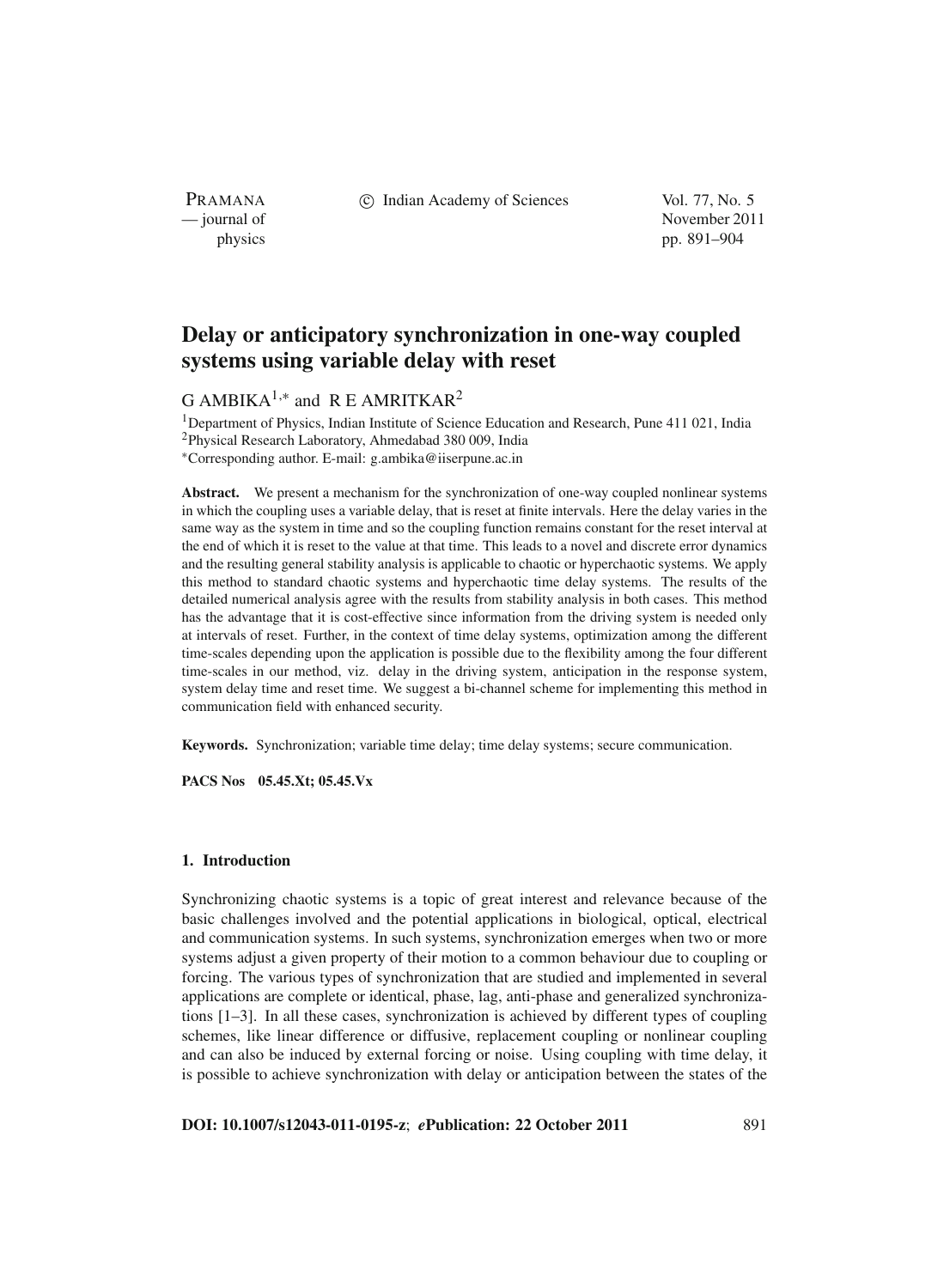systems [4–7]. Most of the cases studied with delay in the coupling involve a constant time delay. However, recently, variable delay and delay with modulation are reported that increase the richness of the dynamics and have possible applications to communication [8– 11]. Moreover, projective synchronization in which the systems are synchronized up to a scaling factor [12–15] or scaling function [16,17] have been introduced recently. So it has been established that complete, generalized and lag synchronizations can be considered as manifestations of a common type called time-scale synchronization [18].

The fact that chaotic output can serve as broadband carriers with a high level of robustness and privacy in data transmission, makes synchronization of chaotic systems a relevant requirement for such applications. A practical realization of this scheme with the signal masked in optical chaos, has demonstrated its feasibility over a commercial fibre-optic channel at high bit rates over a distance of 120 km [19]. In this context, low-dimensional chaos is being replaced recently by hyperchaos from time delay systems since they ensure better security [20–24]. But in such systems also, there are ways of hacking the message by reconstructing the transmitter dynamics once the time delay is identified from the transmitted text [25–30].

In this paper, we describe a scheme of synchronizing one-way coupled nonlinear systems, recently introduced by us [31]. In this scheme, delay or anticipatory synchronization is realized with only intermittent information from the driver system and hence is both costeffective and secure. This is achieved by using a coupling with an initial delay that varies at the same scale as the system dynamics so that the coupling function remains constant for a certain interval of time called the reset interval. After each reset interval, the delay is set back to its initial value. Unlike the case of fixed delay, this resetting mechanism makes the error dynamics discrete and therefore a detailed and general stability analysis can be carried out to isolate the region of stability of the synchronized state in parameter plane.

We apply this scheme to standard chaotic systems like Rössler and to hyperchaotic time delay systems like Mackey Glass system. In the latter case, the synchronization involves four flexible time-scales, viz. delay, anticipation, system delay and reset times that can be optimized based on the requirement. A detailed numerical analysis is given in all these cases, that support the results from the stability analysis well. We suggest a bi-channel scheme for implementing this scheme in communication using time delay systems with enhanced security. The synchronizing channel carries information about the transmitter dynamics only at intervals of reset time and hence is not susceptible to reconstruction easily. The message channel being separate can be made complex enough by adding nonlinear combination of the transmitter variable at different time delays. The delay and anticipatory times can function as additional basic keys in this context. We establish numerically the security of our scheme when subject to some recently reported methods of hacking.

#### **2. Synchronization of chaotic systems using variable delay in coupling with reset**

We consider a dynamical system *x* that drives an identical system *y* with a coupling of the linear difference type where the drive variable is delayed by  $\tau_1$  and the driven variable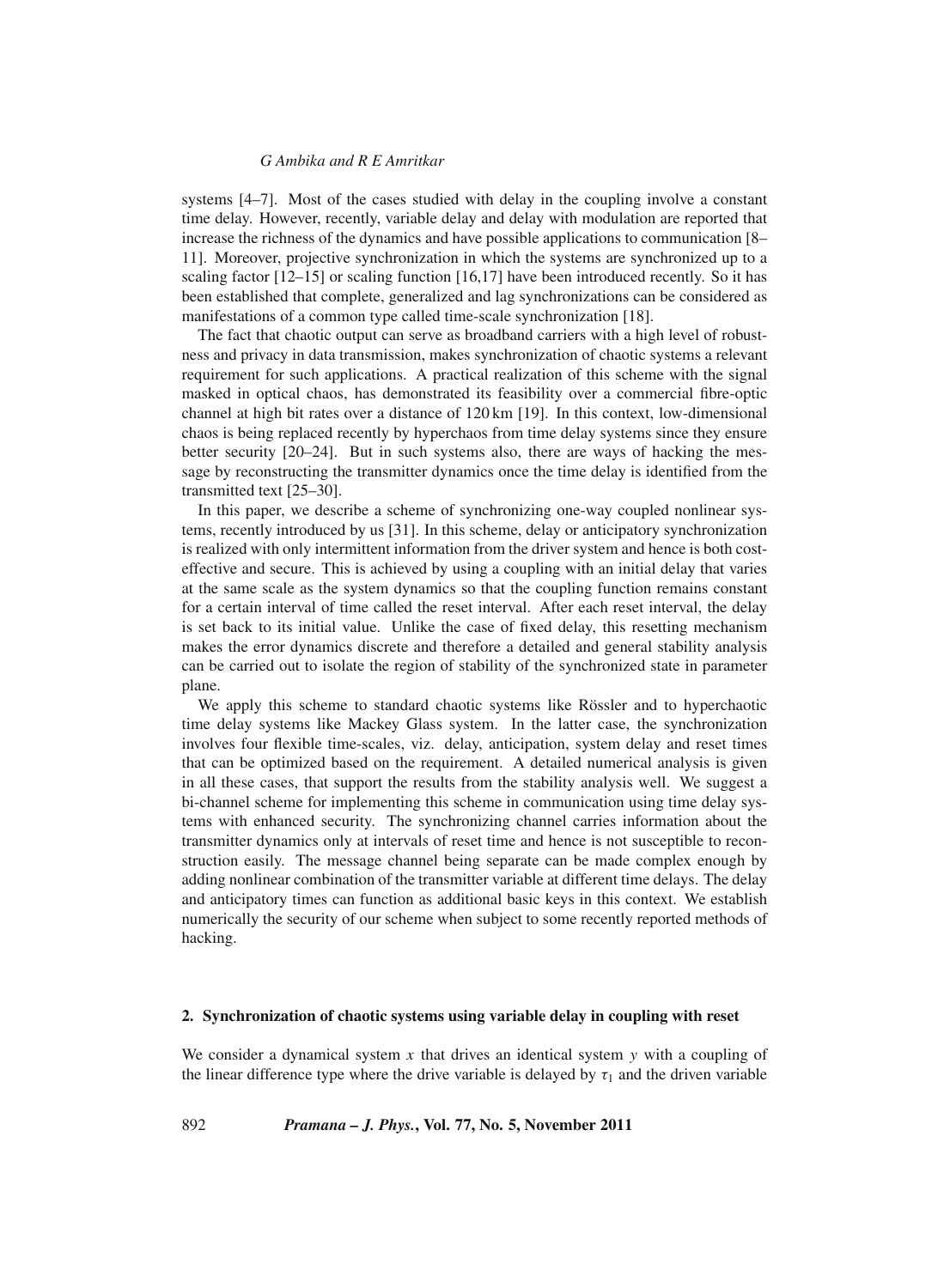delayed by  $\tau_2$ . Then as given in our recent work [31], we represent the dynamics of such a coupled system as

$$
\dot{x} = f(x)
$$
  
\n
$$
\dot{y} = f(y) + \epsilon \sum_{m=0}^{\infty} \Gamma(x_{t_1} - y_{t_2}) \chi_{(m\tau, (m+1)\tau)},
$$
\n(1)

where  $x_{t_1} = x(t - t_1)$ ,  $y_{t_2} = y(t - t_2)$ .  $\chi_{(t',t'')}$  is an indicator function such that  $\chi_{(t',t'')}$ 1 for  $t' \le t \le t''$  and zero otherwise.  $\tau$  is the reset time and the matrix  $\Gamma$  gives the coupling between the components of  $x$  and  $y$ . Both the delays  $t_1$  and  $t_2$  increase linearly in time from their initial values  $\tau_1$  and  $\tau_2$  within each reset interval. At the end of the interval  $\tau$ , they are reset to their starting values. So we have always  $t_1 - t_2 = \tau_1 - \tau_2$  and moreover in this method the coupling term uses the same value for both variables  $x_{t_1}$  and  $y_{t_2}$  during each interval  $\tau$ . The synchronization manifold for the coupled systems evolving under this scheme can be defined as  $y(t - \tau_2) = x(t - \tau_1)$  or  $y(t) = x(t - \tau_1 + \tau_2)$ . This means that for  $\tau_2 - \tau_1 < 0$ , we get delay or lag synchronization,  $\tau_2 - \tau_1 > 0$  results in anticipatory synchronization and  $\tau_2-\tau_1=0$  corresponds to equal time or isochronous synchronization.

We apply the scheme to two identical Rössler systems and their equations are given as in eq.  $(1)$  by

$$
\begin{aligned}\n\dot{x}_1 &= -x_2 - x_3 \\
\dot{x}_2 &= x_1 + ax_2 \\
\dot{x}_3 &= b + x_3(x_1 - c) \\
\dot{y}_1 &= -y_2 - y_3 + \epsilon \sum_{m=0}^{\infty} (x_{1t_1} - y_{1t_2}) \chi_{(m\tau,(m+1)\tau)} \\
\dot{y}_2 &= y_1 + ay_2 \\
\dot{y}_3 &= b + y_3(y_1 - c).\n\end{aligned} \tag{2}
$$



**Figure 1.** The time series of two Rössler systems coupled using the scheme in eq. (1). The delay synchronization is shown with a delay of 0.82 units between  $x_1(t)$  (solid line) and  $y_1(t)$  (dashed line).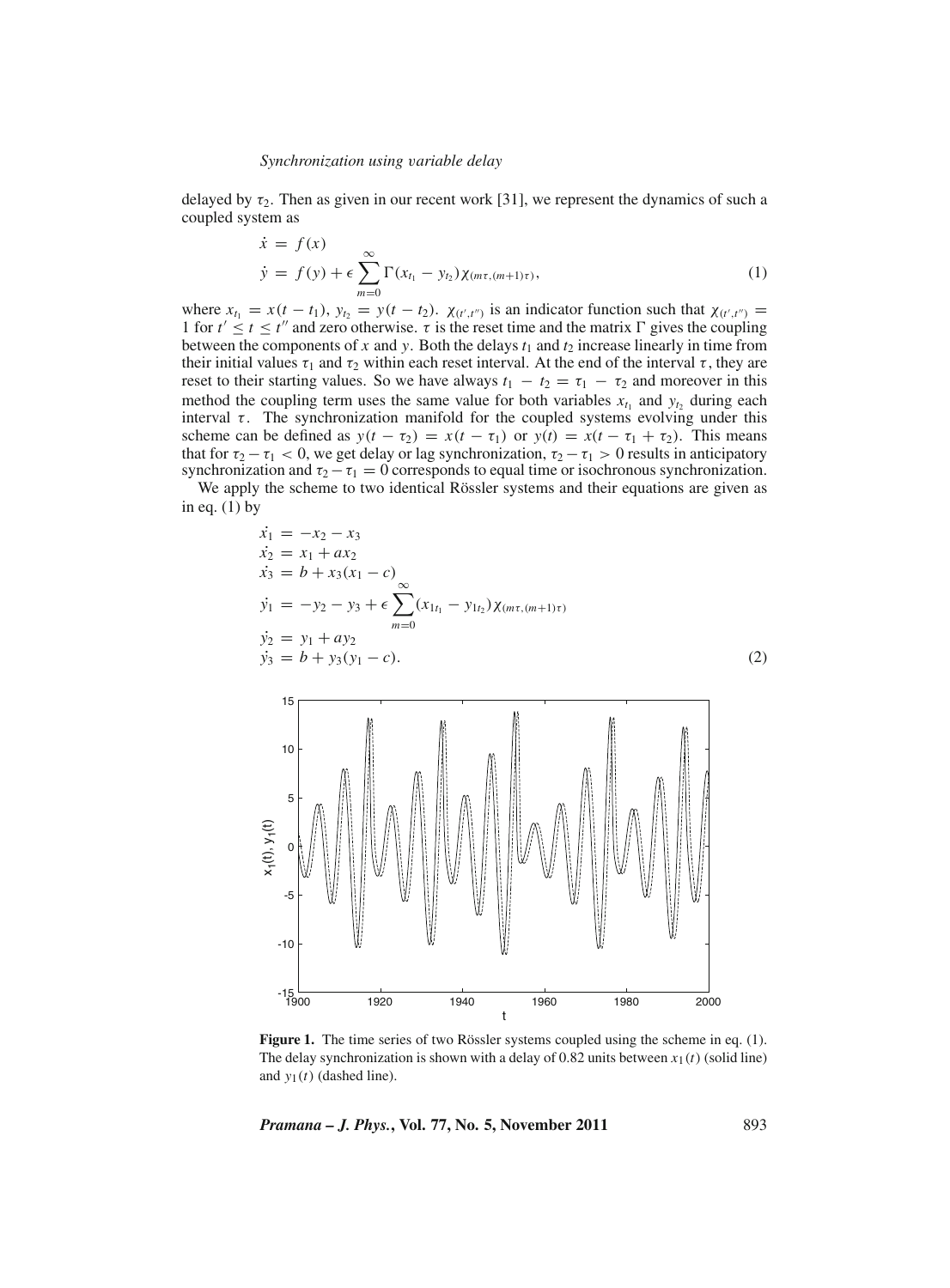*G Ambika and R E Amritkar*



**Figure 2.** The time series of two Rössler systems coupled using the scheme in eq. (1). The anticipatory synchronization with  $y_1(t)$  (dashed line) anticipating  $x_1(t)$  (solid line) by 0.82 units is shown.

We take the parameter values  $a = 0.15$ ,  $b = 0.2$  and  $c = 10$  that correspond to the chaotic state and both the systems are evolved from random initial conditions. With  $\tau = 0.10$ and the coupling strength  $\epsilon = 0.4$ , the resulting time series obtained for  $\tau_1 = 0.84$  and  $\tau_2 = 0.02$  is plotted in figure 1. Here the response system  $y(t)$  (dashed line) lags behind the driver  $x(t)$  (solid line) by  $\tau_2 - \tau_1$ . Figure 2 shows the same for  $\tau_1 = 0.02$  and  $\tau_2 = 0.84$ such that  $y(t)$  anticipates  $x(t)$  with the same time shift.

## **3. Stability of the synchronized state**

In this section, we discuss the stability analysis for the method of coupling given in the previous section. We find that the resetting of the variable delay times in the coupling function makes the error dynamics discrete and a detailed analysis of the stability of the resulting synchronized state has been reported by us [31]. We present the salient features of this analysis here. We define the transverse system by the variable  $\Delta = y - x_{\tau_1 - \tau_2}$  and its dynamics in linear approximation is obtained from eq. (1) as

$$
\dot{\Delta} = f'(x_{\tau_1 - \tau_2})\Delta - \epsilon \sum_{m=0}^{\infty} \chi_{(m\tau, (m+1)\tau)}\Delta_m,
$$
\n(3)

where  $\Delta_m = \Delta(t-t_2) = \Delta(m\tau-\tau_2)$  and we take coupling in all components of *x* and *y*, i.e.  $\Gamma_i = 1$ ,  $\forall i$ . We note that  $\Delta_m$  is a constant in each time interval  $m\tau \le t < (m+1)\tau$ . Also  $\tau_1$  can be eliminated by shifting the time-scale of the drive system linearly and redefining  $\tau_2$  as  $\tau_2-\tau_1$ . Then the fixed point  $\Delta=0$  corresponds to the lag (anticipatory) synchronized state corresponding to  $\tau_2$  < 0 ( $\tau_2$  > 0). In general, it is difficult to solve eq. (3) analytically.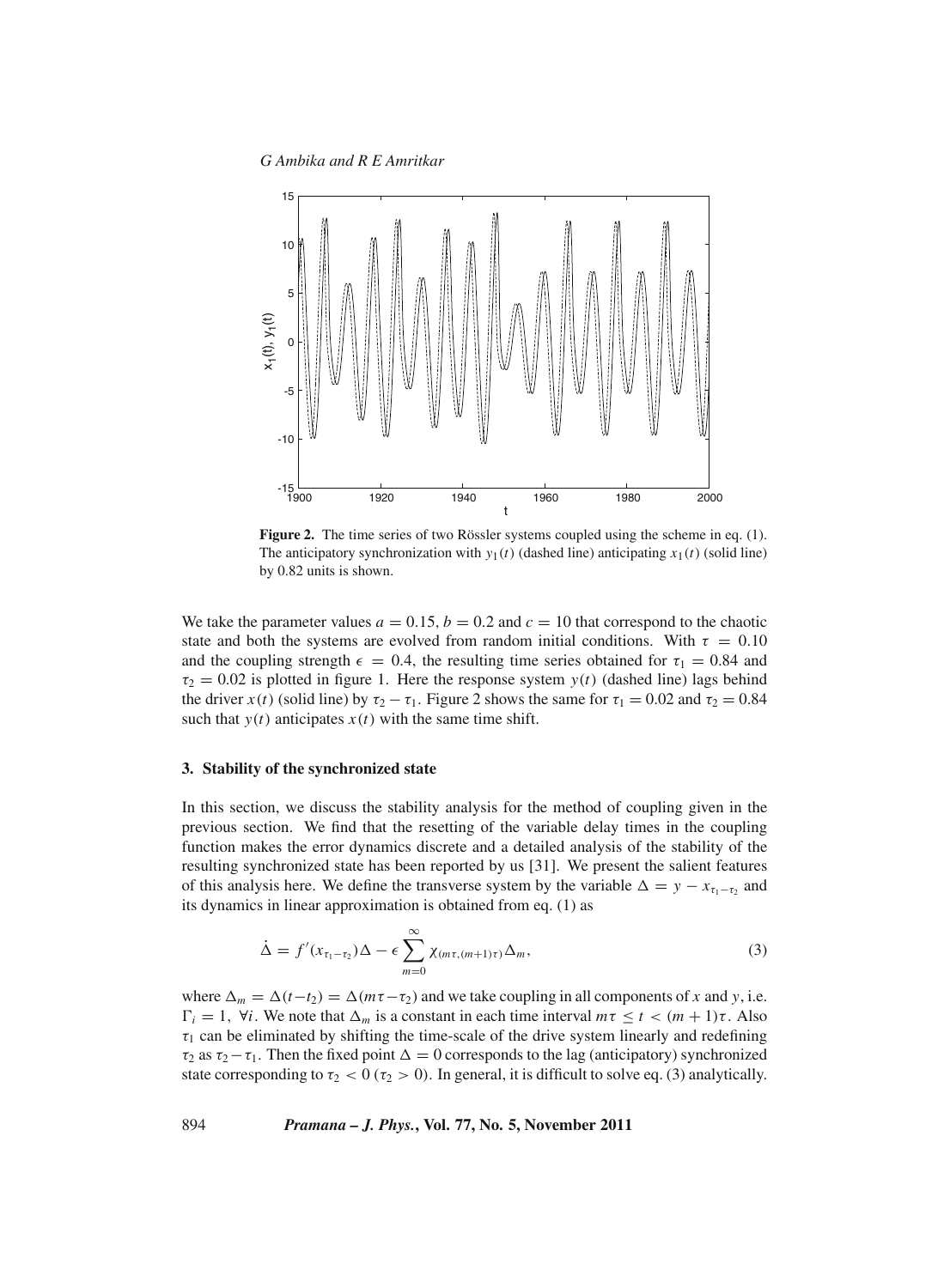We find that it is useful to do an approximate analysis by assuming that the Jacobian  $f'$  can be replaced by some effective time average Lyapunov exponent  $\lambda$ . In this approximation we treat *f'* as scalar so that the problem gets simplified retaining only the relevant features. But this then gives only the features near the transition. This type of approximation was used in [31,32] and we found that it describes the overall features of the phase diagram reasonably well. With this approximation, eq. (3) gives

$$
\dot{\Delta} = \lambda \Delta - \epsilon \sum_{m=0}^{\infty} \chi_{(m\tau, (m+1)\tau)} \Delta_m.
$$
\n(4)

In the interval  $m\tau \le t < (m + 1)\tau$ , we take the solution of eq. (4) as

$$
\Delta = \alpha \Delta_m + C_m e^{\lambda t}.\tag{5}
$$

Here  $\alpha = \epsilon/\lambda$  is the normalized dimensionless coupling constant and  $C_m$  is an integration constant. The integration constant can be eliminated from eq. (5) to get

$$
\Delta = \alpha \Delta_m + (\Delta_{m+1} - \alpha \Delta_m) e^{\lambda (t - (m+1)\tau + \tau_2)}.
$$
\n(6)

Similarly in the interval  $(m - 1)\tau \le t \le m\tau$ , we have

$$
\Delta = \alpha \Delta_{m-1} + (\Delta_m - \alpha \Delta_{m-1}) e^{\lambda(t - m\tau + \tau_2)}.
$$
\n(7)

Matching the solutions (6) and (7) at  $t = m\tau$ , we get a recursion relation for  $\Delta_m$ , which can be written as a 2D map in matrix form as

$$
\begin{pmatrix} \Delta_{m+1} \\ \Delta_m \end{pmatrix} = \begin{pmatrix} a & -b \\ 1 & 0 \end{pmatrix} \begin{pmatrix} \Delta_m \\ \Delta_{m-1} \end{pmatrix},
$$
\n(8)

where

$$
a = \alpha (1 - e^{\lambda(\tau - \tau_2)}) + e^{\lambda \tau}, \tag{9a}
$$

$$
b = \alpha e^{\lambda \tau} (1 - e^{-\lambda \tau_2}). \tag{9b}
$$

The eigenvalue equation for the Jacobian matrix is then

$$
\mu^2 - a\mu + b = 0\tag{10}
$$

with the solutions

$$
\mu_{\pm} = \frac{1}{2}(a \pm \sqrt{a^2 - 4b}).\tag{11}
$$

The synchronized state,  $\Delta = 0$ , is stable if both the solutions satisfy  $|\mu_{\pm}| < 1$ . For  $\tau_2 \leq \tau$ , as shown in [31], we find that the lower limit of stability is given by  $\alpha_l = 1$  while the upper limit is to be considered for the cases  $\mu = 1$  ( $a^2 - 4b > 0$ ,  $a > 0$ ),  $\mu = -1$  $(a<sup>2</sup> - 4b > 0, a < 0)$  and  $|\mu| = 1$   $(a<sup>2</sup> - 4b < 0, \mu$  complex). The results of this analysis show that the upper limit of stability in the parameter plane  $\tau_2/\tau - \alpha$  has a peak at  $\tau_{2p}$ . In the regime  $\tau_2 \leq \tau_{2p}$ , this is given by

$$
\alpha_u = \frac{e^{\lambda \tau} + 1}{2e^{\lambda(\tau - \tau_2)} - e^{\lambda \tau} - 1} \tag{12}
$$

*Pramana – J. Phys.***, Vol. 77, No. 5, November 2011** 895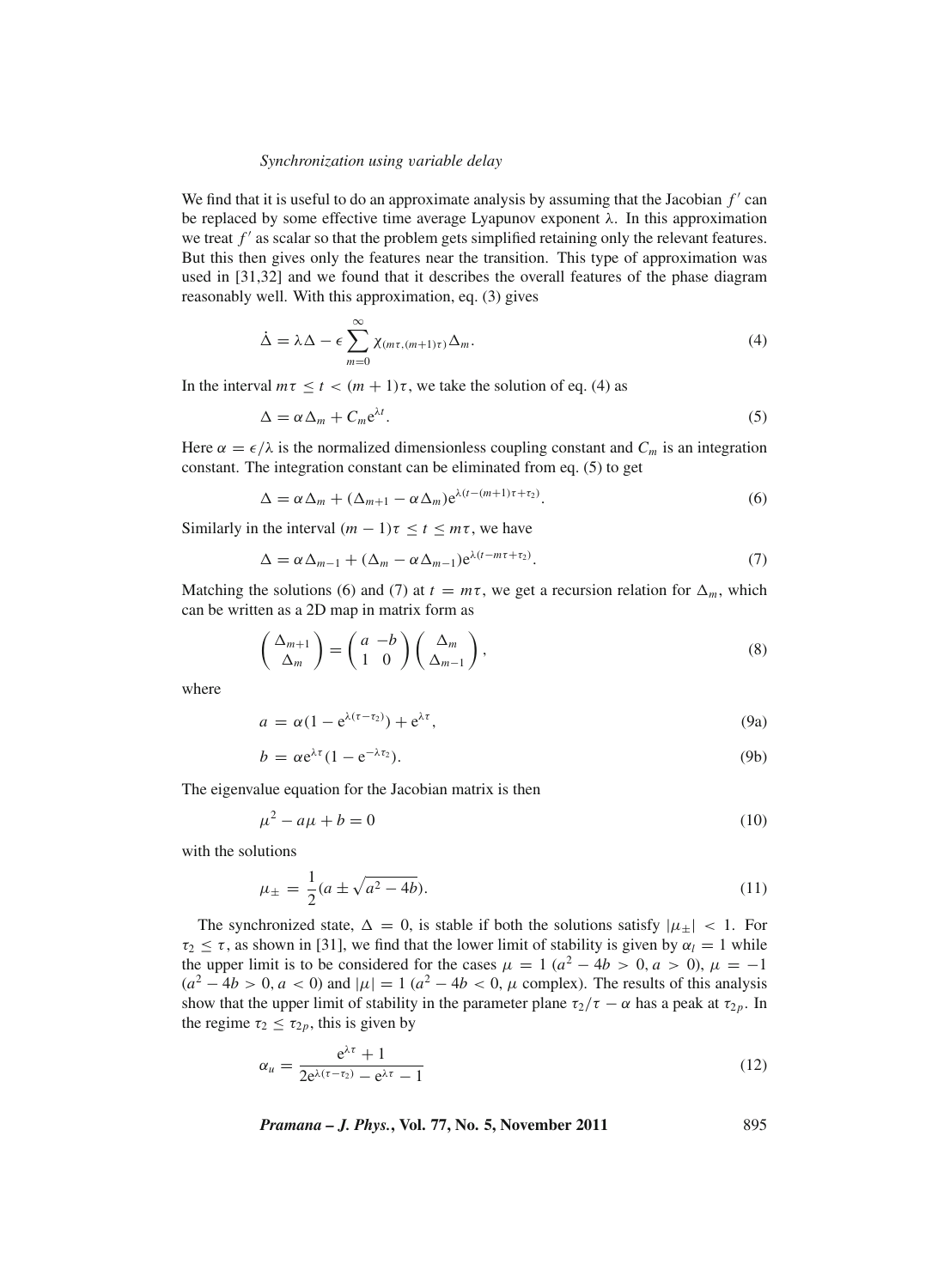while for larger values of  $\tau_2$  ( $\tau_{2p} \leq \tau_2 \leq \tau$ ) it is given by

$$
\alpha_u = \frac{e^{-\lambda \tau}}{1 - e^{-\lambda \tau_2}}.\tag{13}
$$

For  $\tau_2 > \tau$ , the analysis is more complicated but can be carried out by taking  $\tau_2 = k\tau +$  $\tau'_2$ ,  $k = 0, 1, \ldots$  and  $\tau'_2 < \tau$ . Thus for  $k = 1$ , the upper limit of stability is obtained as [31]

$$
\alpha_u = \frac{1}{2a_2}(-a_1 + \sqrt{a_1^2 + 4a_2}),\tag{14}
$$

where

$$
a_1 = e^{2\lambda \tau} (1 - e^{-\lambda \tau'_2}) + e^{\lambda (\tau - \tau'_2)} - 1
$$

and

$$
a_2 = e^{2\lambda \tau} (1 - e^{-\lambda \tau'_2})^2.
$$

A similar analysis is possible for negative  $\lambda$  also and the details are given in [31]. We note that this approximate analysis helps to locate the stability region in the parameter space ( $\tau_2$ – $\epsilon$ ). A detailed numerical study is carried out for two Rossler systems coupled



**Figure 3.** The limits of stability of the synchronized state of two chaotic Rössler systems in the parameter plane  $\tau_2-\epsilon$ . The solid line is the transition curve obtained from the stability analysis for a typical value of  $\lambda$ , while points correspond to values obtained from direct numerical simulations using correlation as the index. Here  $\tau = 0.50$  and  $\tau_1 = 0.02$  (for details, see [31]).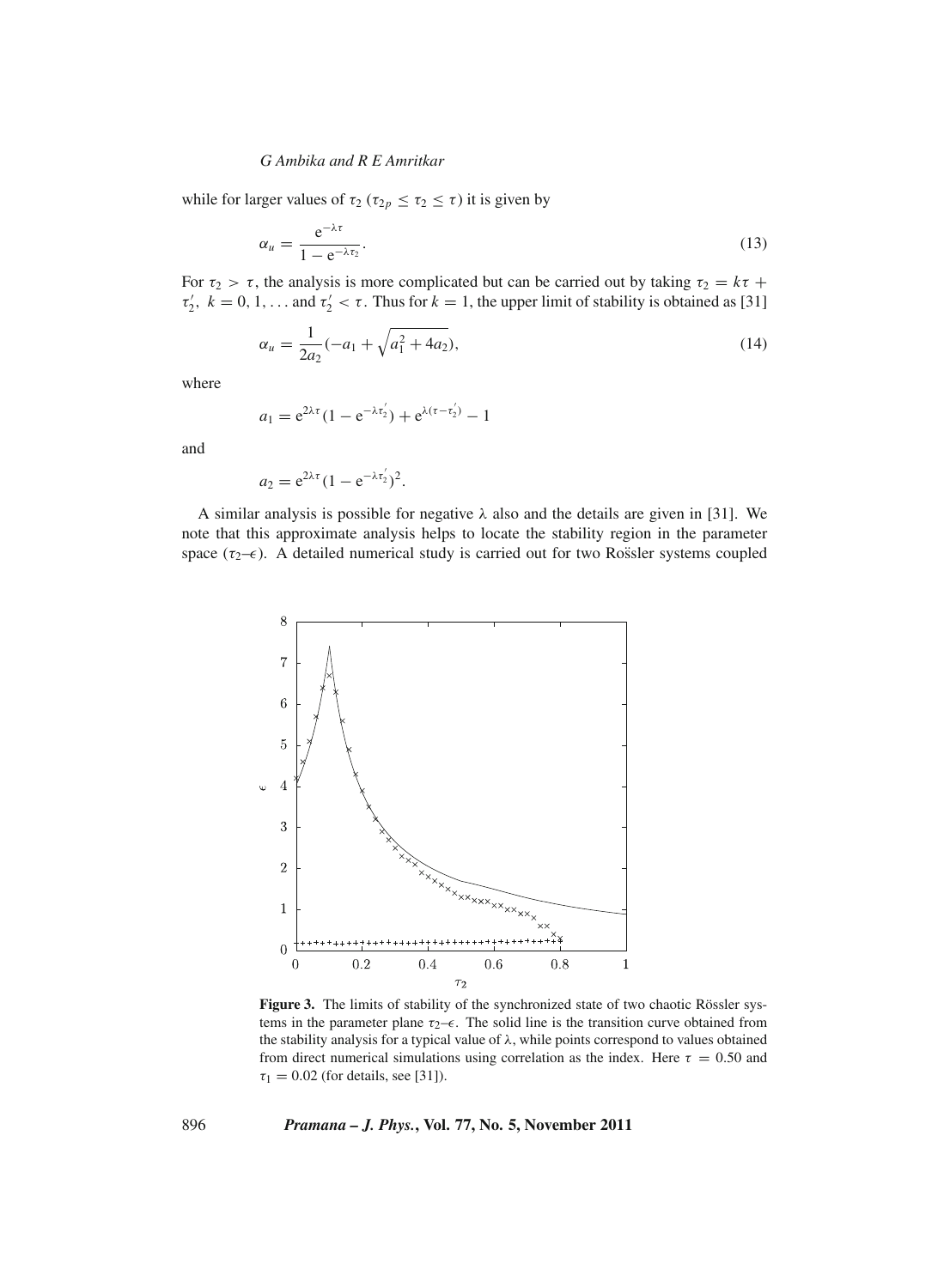using our scheme. Here the asymptotic correlation coefficient  $C = \langle y_1(t)x_1(t + \tau_2) \rangle$  $\sqrt{\langle x_1^2(t)\rangle \langle y_1^2(t)\rangle}$  between  $x_1(t)$  and  $y_1(t)$  shifted by the effective  $\tau_2 = |\tau_2 - \tau_1|$  is used as the index for synchronized state. *C* is computed by direct numerical integration of the system in (2). The region of stability of the synchronized state is isolated as the region where  $C = 0.99$  and boundaries of stability fixed when  $C$  goes below this value. The results obtained from this analysis are shown in figure 3. The upper limits of stability obtained from the analysis for different ranges of  $\tau_2$  are calculated using eqs (12)–(14) for a typical value of  $\lambda = 0.65$ . The solid line curve in the figure corresponds to the numerical fit thus obtained. We see that the overall behaviour agrees with the theoretical stability analysis given above.

#### **4. Synchronization of time delay systems with variable delay and reset**

In this section we extend the above method to systems with inherent time delay whose intrinsic dynamics follows a time delay equation of the type,

$$
\dot{x} = -\kappa x + f(x_{\tau_s}),\tag{15}
$$

where  $x_{\tau_s} = x(t - \tau_s)$ ;  $\tau_s$  being the time delay in the system. The present scheme of synchronization applied to two such systems gives the dynamics of the coupled systems as

$$
\dot{x} = -\kappa x + f(x_{\tau_s})
$$
\n
$$
\dot{y} = -\kappa y + f(y_{\tau_s}) + \epsilon \sum_{m=0}^{\infty} (x_{t_1} - y_{t_2}) \chi_{(m\tau, (m+1)\tau)}.
$$
\n(16)

To determine the stability of the synchronized state, we consider the dynamics of the transverse system and using the approximation given in the previous section, we represent the time average of  $f'$  by  $\nu$ . Then the transverse dynamics is given by

$$
\dot{\Delta} = -\kappa \Delta + \nu \Delta_{\tau_s} - \epsilon \sum_{m=0}^{\infty} \chi_{(m\tau, (m+1)\tau)} \Delta_m.
$$
\n(17)

Assuming a solution  $\Delta = e^{\lambda t}$  for the equation,

$$
\dot{\Delta} = -\kappa \Delta + \nu \Delta_{\tau_s} \tag{18}
$$

we get

$$
\lambda = -\kappa + \nu e^{-\lambda \tau_s}.\tag{19}
$$

The solution of eq. (17) in any reset interval,  $m\tau \le t < (m + 1)\tau$ , can be written in the same way as eq. (5). Then the stability analysis detailed in §3 can be continued analogously for time delay systems also, the only difference being that here  $\lambda$  depends on the system time delay  $\tau_s$  and has to be evaluated for each case using eq. (19). We restrict to real solutions of this transcendental equation since we are interested in the Lyapunov exponent which is the real part of the eigenvalue. We note that complex solution will change the values to some extent but we do not expect the general behaviour to change at least for

*Pramana – J. Phys.***, Vol. 77, No. 5, November 2011** 897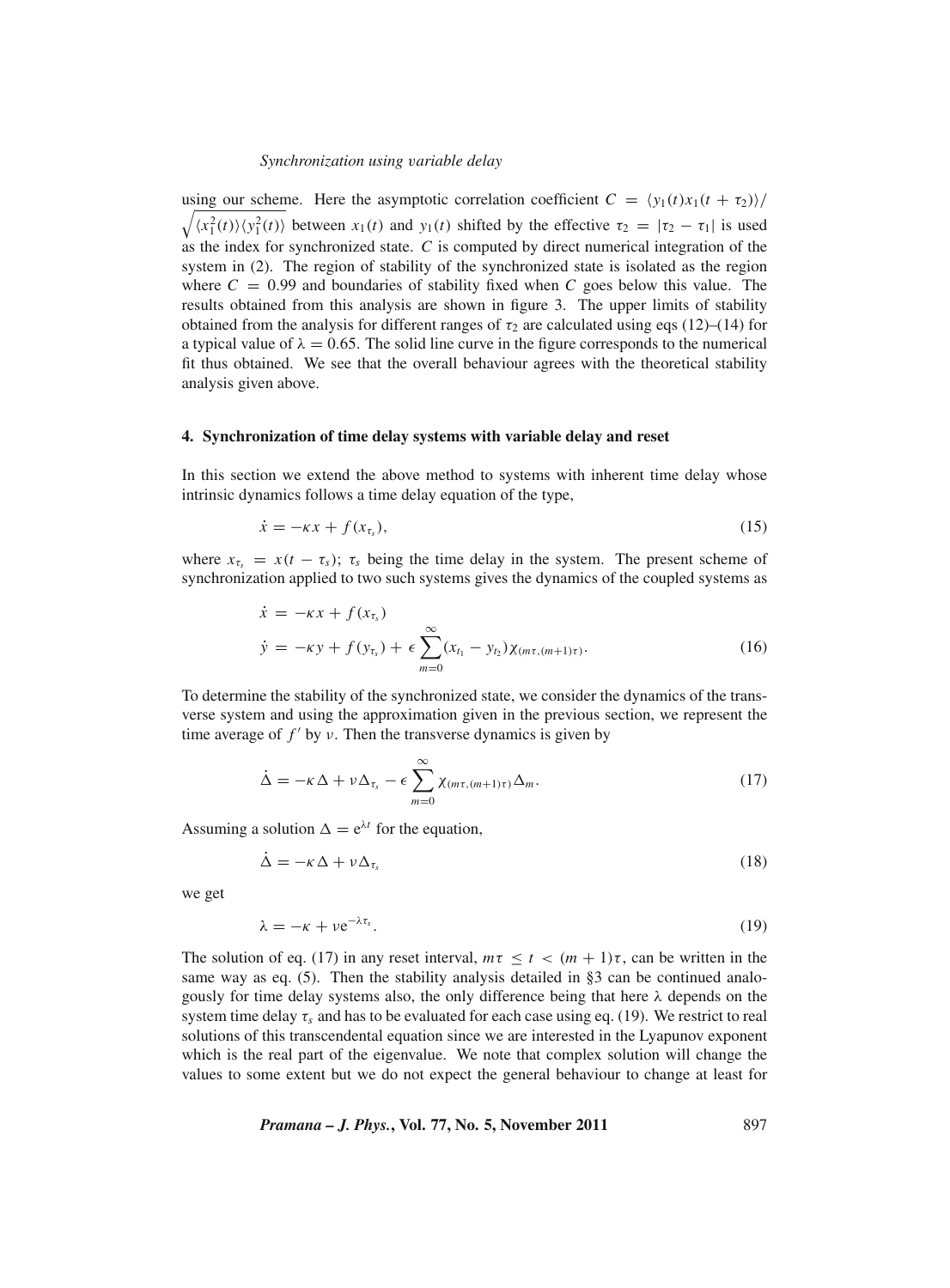a small imaginary part. In the context of a different problem, a calculation with complex eigenvalue reported in [33] shows that a small imaginary part changes the Lyapunov exponent but the general behaviour does not change. Thus by considering the real solutions which is adequate for getting the stability regions in the parameter space, we find that for  $v > 0$  and  $\kappa < v$ ,  $\lambda$  is positive and as  $\tau_s$  increases  $\lambda$  decreases, while for  $\kappa > v$ ,  $\lambda$  is negative and as  $\tau_s$  increases.

We apply the scheme to a typical time delay system, the Mackey Glass (MG) system, which is a well studied model exhibiting hyperchaos [34]. The synchronization in two such coupled systems has been reported for various types of coupling [9]. It has been applied extensively in the context of communications, especially with its circuit equivalents [35]. The dynamics of a single MG system is

$$
\dot{x} = -ax + \frac{bx(t - \tau_s)}{1 + x(t - \tau_s)^c}.
$$
\n(20)

As reported in [34], for  $a = 1$ ,  $b = 2$  and  $c = 10$ , with  $\tau_s$  between 2.5 and 5 the system exhibits hyperchaotic behaviour. We couple two such systems using our scheme given in eq. (16) as

$$
\dot{x} = -x + \frac{2x(t - \tau_s)}{1 + x(t - \tau_s)^{10}} \n\dot{y} = -y + \frac{2y(t - \tau_s)}{1 + y(t - \tau_s)^{10}} + \epsilon \sum_{m=0}^{\infty} (x_{t_1} - y_{t_2}) \chi_{(m\tau, (m+1)\tau)}.
$$
\n(21)



**Figure 4.** The delay synchronization in two MG systems coupled using the scheme in eq. (16) is shown with a delay of 0.4 units between  $x_1(t)$  (solid line) and  $y_1(t)$  (dashed line). Here  $\tau_s = 2.5$ ,  $\tau = 0.5$  and  $\epsilon = 2$ .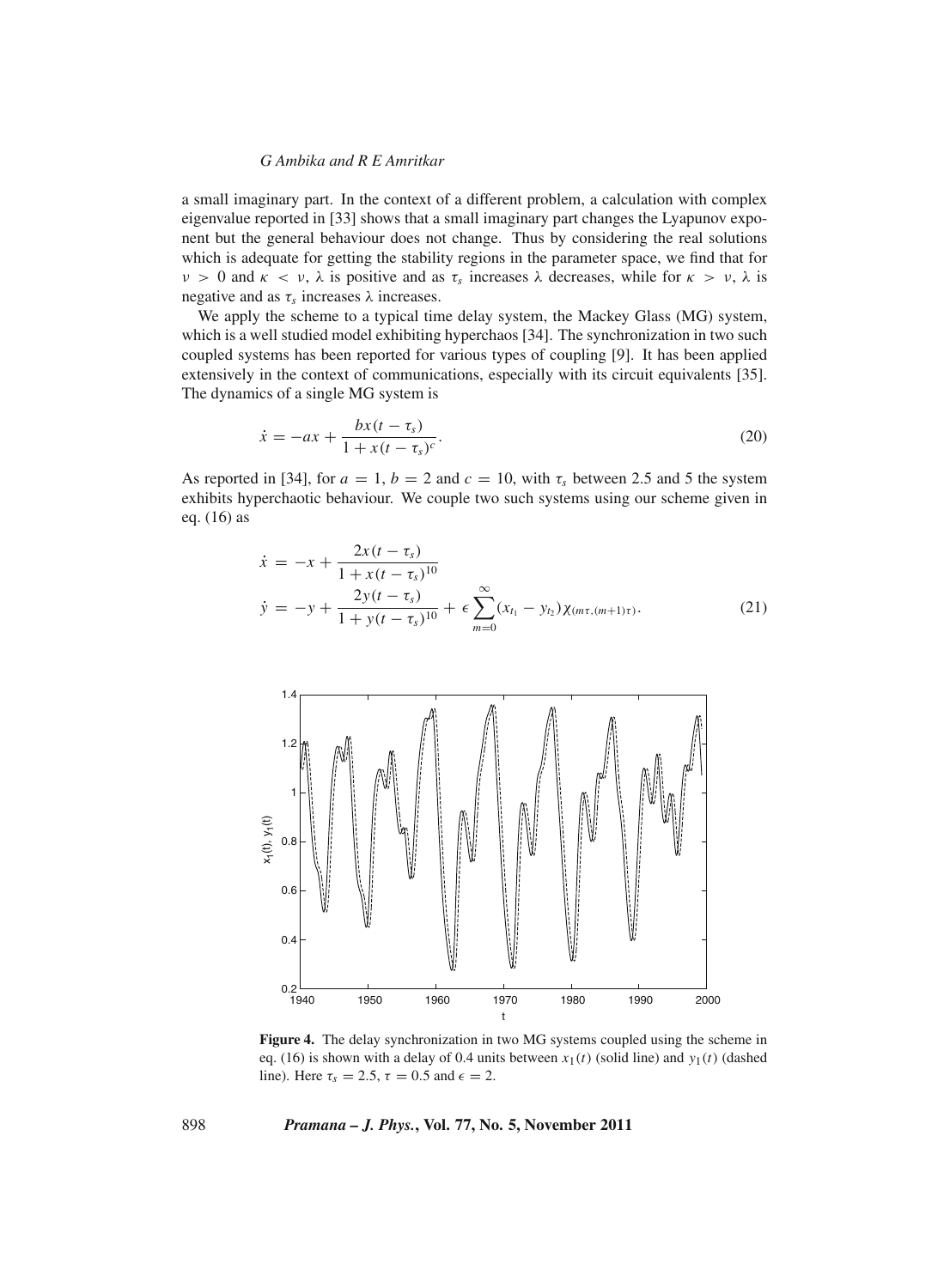*Synchronization using* v*ariable delay*



**Figure 5.** The anticipatory synchronization in two coupled MG systems with  $y_1(t)$ (dashed line) anticipating  $x_1(t)$  (solid line) by 0.4 units.

For a typical choice of parameters,  $\tau_s = 2.5$ ,  $\tau = 0.5$  and coupling strength,  $\epsilon = 2$ , we integrate the systems numerically and the resulting time series showing delay and anticipatory synchronous behaviour is shown in figures 4 and 5. By computing the asymptotic correlation index from the time series, the stability region is obtained in the parameter plane  $\tau_2$ – $\epsilon$ 



**Figure 6.** The limits of stability of the synchronized state for two coupled Mackey Glass systems in the parameter plane  $\tau_2$ – $\epsilon$ . The dotted and dashed curves for the upper boundary correspond to the curves obtained by fitting the limits of stability obtained from the stability analysis, while the points correspond to the values obtained by direct numerical simulations using correlation as the index. Here  $\tau_s = 2.5$ ,  $\tau = 0.2$  and  $\tau_1 = 0.02$ .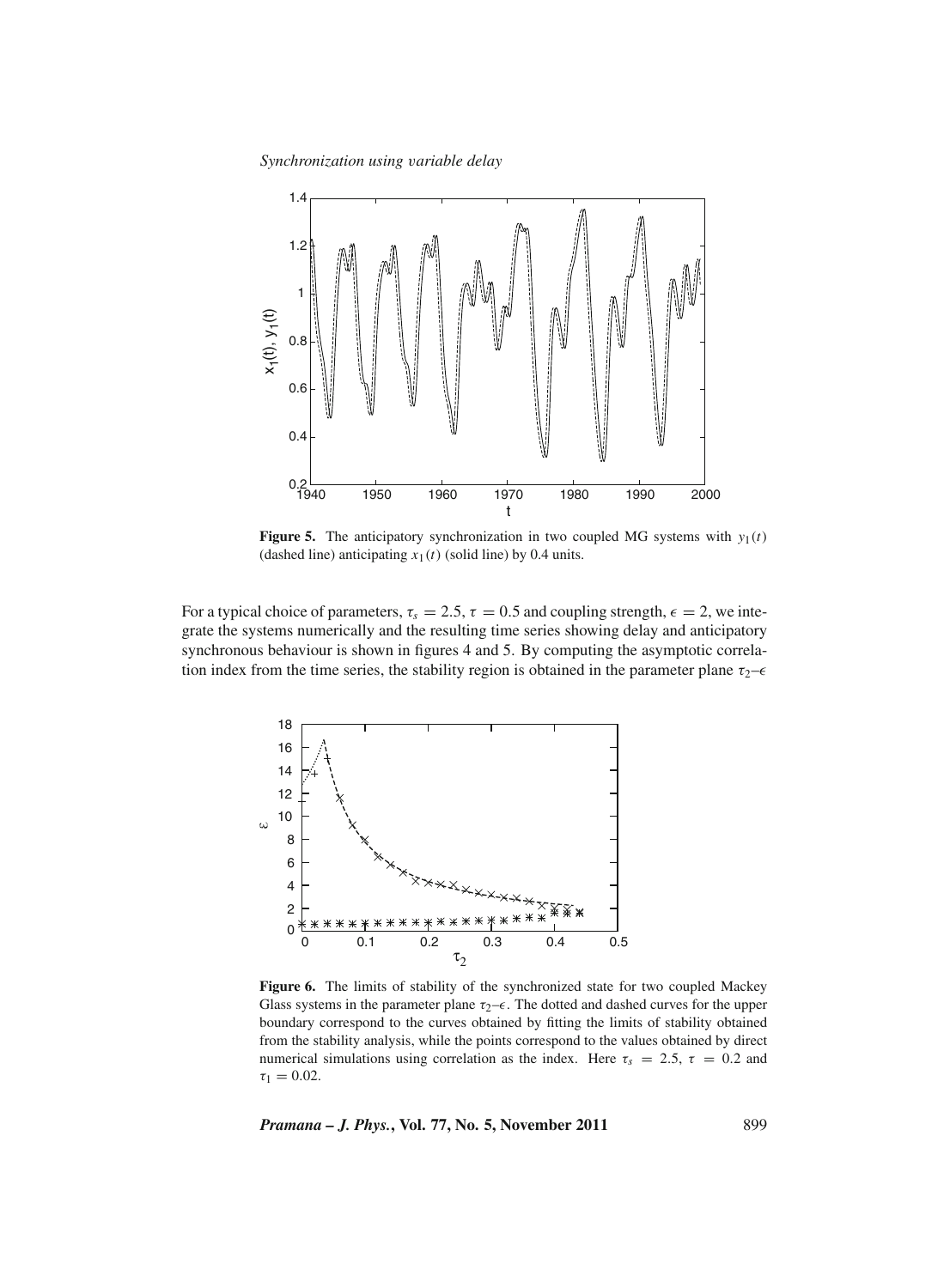(figure 6). The dotted and dashed curves for the upper boundary correspond to the curves obtained from the stability analysis, while the points correspond to the values obtained by direct numerical simulations.

#### **5. Application to secure communication**

In this section we propose a scheme for secure communication using hyperchaotic systems coupled by the method of synchronization discussed in this paper. We also show how the method can lead to enhanced security. We follow the chaotic masking method as applied to a bi-channel scheme. The transmitter and receiver dynamics in our scheme are given by eq. (21). The synchronizing signal *S*(*t*) is the intermittent values of  $x(t - \tau_1)$  sent at intervals of the reset time  $\tau$ . The message to be transmitted is assumed to be a sine signal given by

$$
m(t) = 0.01 \sin(\omega t). \tag{22}
$$

This message is encrypted using the method given in [36] for a bi-channel scheme. The carrier is generated by combining the output of the transmitter at eleven different delay times using a nonlinear function given below.

$$
CW(t) = \sum_{i=0}^{10} \frac{a_i x(t - \tau_{s_i})}{1 + x(t - \tau_{s_i})^{10}}.
$$
\n(23)

Here the values of (*a<sub>i</sub>*, τ<sub>*s<sub>i</sub>*</sub>) used are (4.0, 2.0), (5.0, 1.9), (6.0, 1.8), (7.0, 1.7), (8.0, 1.6), (9.0, 1.5), (10.0, 1.4), (11.0, 1.3), (12.0, 1.2), (13.0, 1.1), (14.0, 1.0). This carrier is used to mask the message and the cipher text  $C(t)$  thus obtained is

$$
C(t) = m(t) + \sum_{i=0}^{10} \frac{a_i x(t - \tau_{s_i})}{1 + x(t - \tau_{s_i})^{10}}.
$$
\n(24)

This cipher text is communicated to the receiver along one channel, while the synchronizing signal  $S(t)$  is transmitted through another channel. Once the systems at both ends are synchronized, the signal is recovered at the receiving end as plain text.

$$
PT(t) = C(t) - \sum_{i=0}^{10} \frac{a_i y(t - \tau_{s_i})}{1 + y(t - \tau_{s_i})^{10}}.
$$
\n(25)

We display the cipher text  $C(t)$  and the recovered plain text  $PT(t)$  computed using the method in figures 7 and 8 respectively. It is seen that after the transients, the error decreases to zero and the message can be recovered truthfully. To illustrate the enhanced security of the method, we note that  $S(t)$ , derived using the present scheme, has information about the dynamics of the transmitter only at intervals of reset time  $\tau_r$  and as such cannot be used to derive the dynamics using conventional methods of cracking reported so far. We show this explicitly by considering the method used in [25,26], where the time delay in the dynamics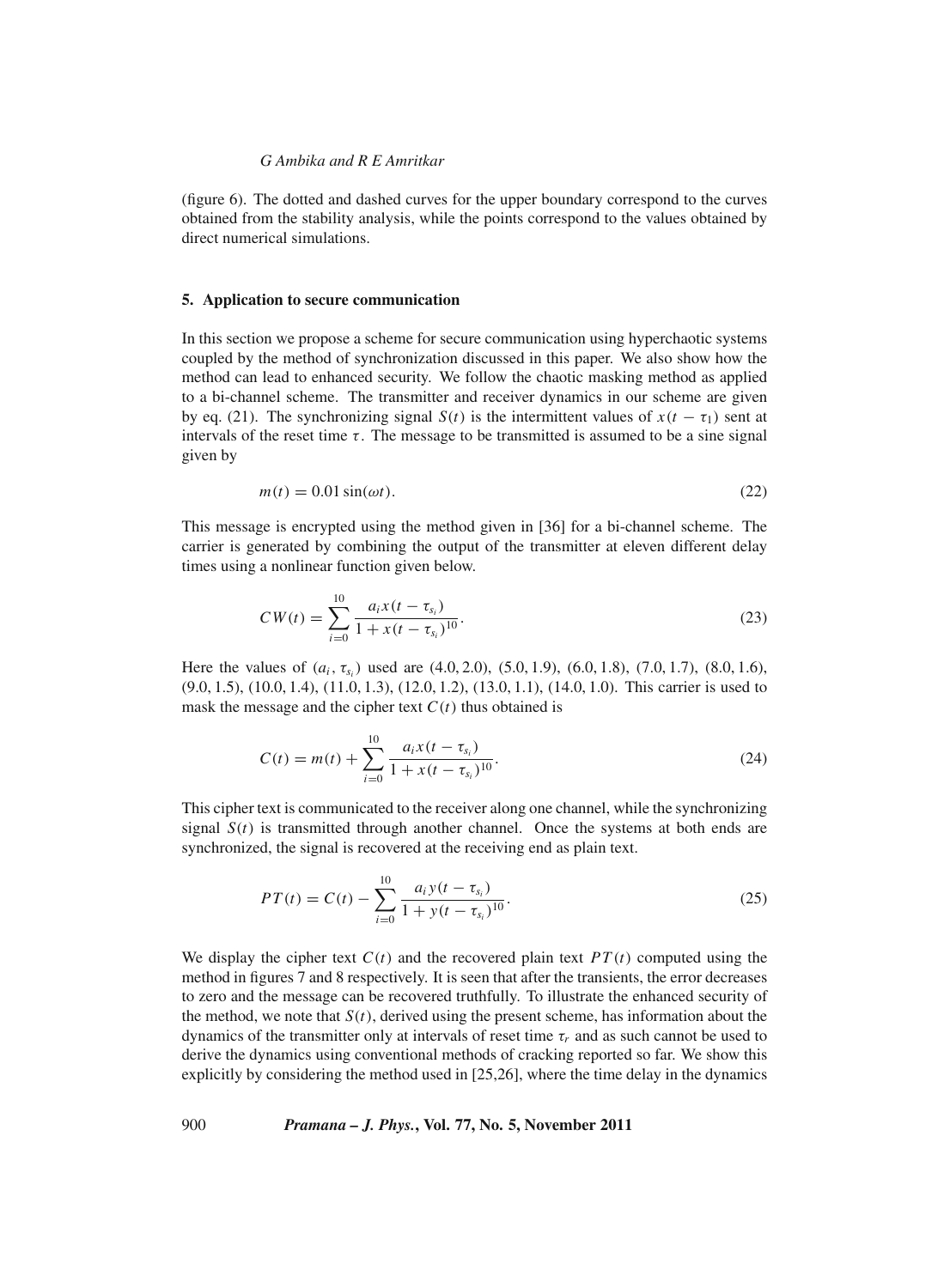

**Figure 7.** The cipher text  $C(t)$  given in eq. (24) generated by masking the signal  $m(t)$ using the carrier wave given in eq. (23).



**Figure 8.** The plain text *PT* (*t*), recovered from the transmitted signal using eq. (25).

of the systems is to be extracted first to reconstruct the transmitter system. For this the number of pairs of extrema separated in time by different  $\tau$  in the time series obtained from the channel is taken and the absolute minimum gives a clue to the time delay in the system  $\tau_s$ . Once this is obtained the functions in the transmitter dynamics can be derived [26]. For applying this to our method, we reconstruct the time series from the synchronizing channel by removing the reset intervals and use this collapsed time series to take the count of extrema for different separations. This is given in figure 9. It is clear that as the minima happen at a large number of points due to finite reset times, an estimate of the time delay  $\tau_s$  cannot be obtained. Moreover, the eleven different sets of parameters  $(b_i, \tau_{s_i})$  used in constructing the cipher text give added security, by providing extra keys. In addition to this, in our method, the two time delays  $\tau_1$  and  $\tau_2$  serve as additional keys. Hence our method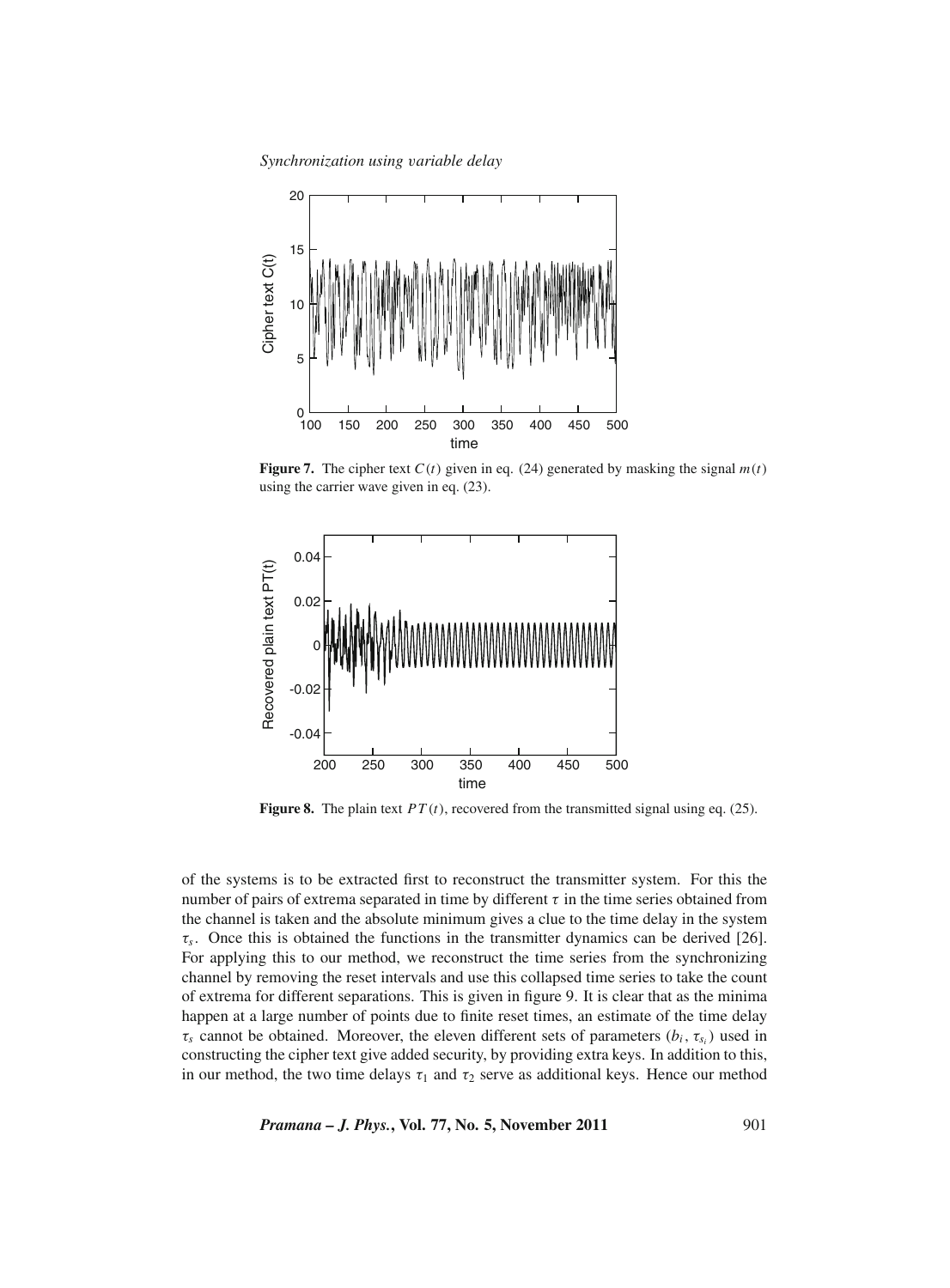*G Ambika and R E Amritkar*





of synchronization can be easily implemented with the bi-channel scheme proposed above for communication with enhanced security.

## **6. Conclusion**

We present a coupling scheme for synchronizing one-way coupled chaotic systems where the delay in coupling varies with system dynamics within intervals of the reset time with the obvious advantage that synchronization can be achieved with intermittent information from the driver in intervals of reset that can be pre-fixed. So also an approximate analytic stability analysis is possible since the error dynamics is discrete. The stability region and limits of stability in the parameters of coupling strength and anticipation time are worked out by direct numerical analysis for a standard system. The general features of the stability region in parameter space match with the theoretical stability analysis and the numerical fit of the limits of stability from the analysis agrees well with those from direct numerical values for small values of  $\lambda_2$  and above a certain value of  $\epsilon$ .

We further extend this scheme to include time delay systems where the synchronization can be obtained as delay or anticipatory, independent of the system delay. The stability analysis is adapted for such systems and applied to a standard time delay system like Mackey Glass system. Moreover, we note that the transition curves in the parameter plane  $\tau_2$ – $\epsilon$  are of the same general type for both the cases studied, chaotic systems and hyperchaotic time delay systems, with the critical coupling strength increasing with anticipation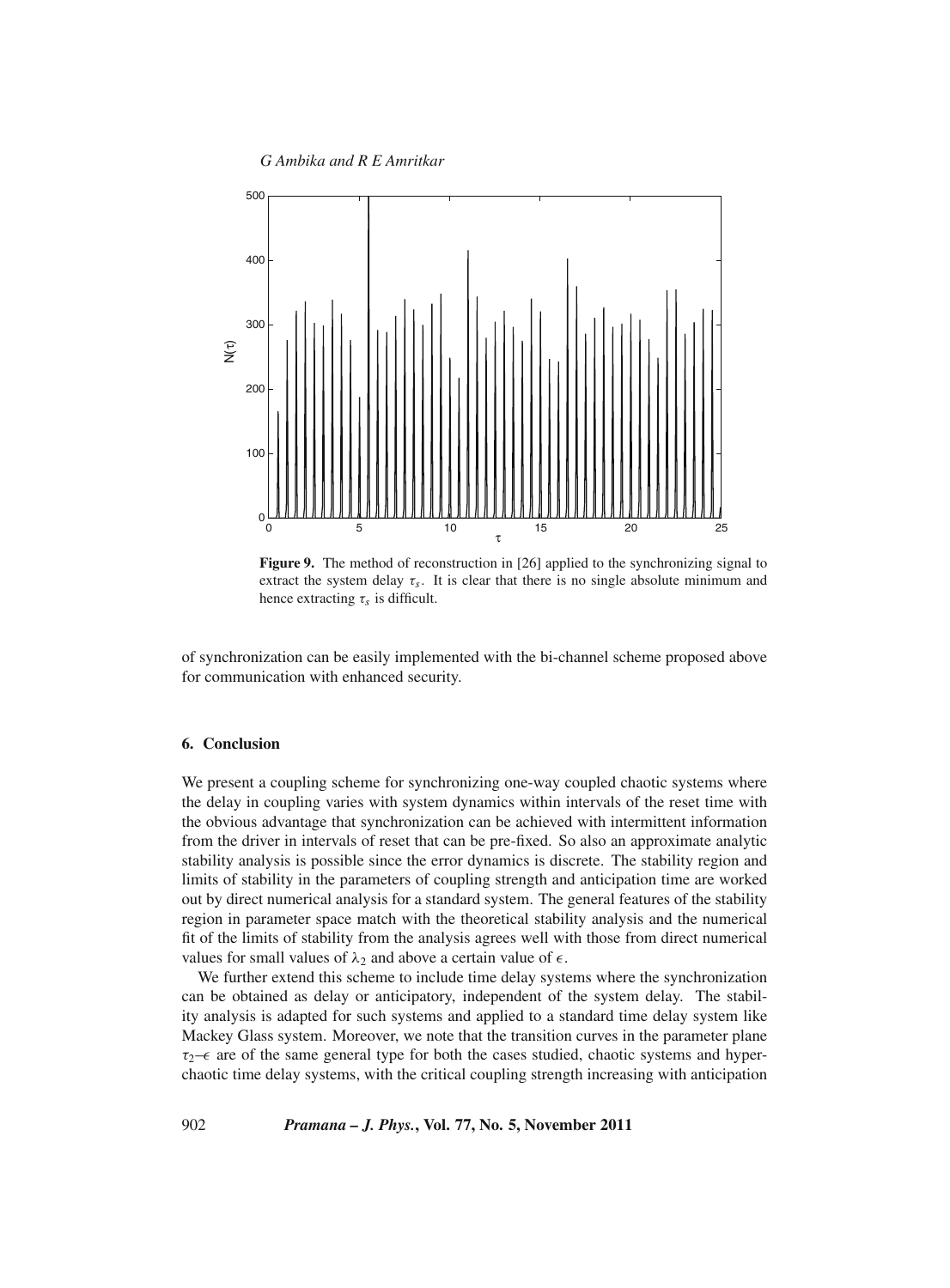time till a maximum and then decreasing. This results in a peak value for the critical coupling strength.

We suggest the possibility of applying this method in communication with enhanced security with bi-channel method of implementation. Our method has the advantage that synchronizing channel carries only intermittent information from the driver. We show that this enhances the security of transmission as extracting system delay from this channel is not possible by the conventional methods reported so far. The message channel can be made complex resulting in extra keys. We illustrate this by using a carrier wave constructed with a Mackey Glass system as the driver. Such bi-channel schemes have been reported earlier also. But our scheme promises extra security in the synchronizing channel due to the intermittent transmission and the delay and anticipation time in the coupling can function as additional keys that are independent of system delay.

#### **References**

- [1] S Boccaletti, J Kurths, G Osipov, D L Valladares and C S Zhou, *Phys. Rep.* **366**, 1 (2002)
- [2] N J Corron, J N Blakely and S D Pethel, *Chaos* **15**, 023110 (2005)
- [3] D V Senthilkumar and M Lakshmanan, *Phys. Re*v*.* **E71**, 016211 (2005)
- [4] K Pyragas, *Phys. Re*v*.* **E58**, 3067 (1998)
- [5] S Zhou, H Li and Z Wu, *Phys. Re*v*.* **E75**, 037203 (2007)
- [6] M Y Choi, H J Kim and D Kim, *Phys. Re*v*.* **E61**, 371 (2000)
- [7] M J Bunner and W Just, *Phys. Re*v*.* **E58**, R4072 (1998)
- [8] A Gjurchinovski and V Urumov, *Phys. Re*v*.* **E81**, 016209 (2010)
- [9] M Chen and J Kurths, *Phys. Re*v*.* **E76**, 036212 (2007)
- [10] D Ghosh, S Banerjee and A Roy Chowdhury, *Euro. Phys. Lett.* **80**, 30006 (2007)
- [11] D V Senthilkumar and M Lakshmanan, *Chaos* **17**, 013112 (2007)
- [12] R Mainieri and J Rehacek, *Phys. Re*v*. Lett.* **82**, 3042 (1999)
- [13] D Xu, *Phys. Re*v*.* **E63**, 27201 (2001)
- [14] G Wen and D Xu, *Chaos, Solitons and Fractals* **26**, 71 (2005)
- [15] G H Li, *Chaos, Solitons and Fractals* **32**, 1454 (2007)
- [16] W Yang and J Sung, *Phys. Lett.* **A372**, 5402 (2008)
- [17] H Du, Q Zeng and C Wong, *Chaos, Solitons and Fractals* **42**, 2399 (2009)
- [18] A E Hramov and A A Koronovskii, *Chaos* **14**, 603 (2004)
- [19] A Argyris, D Syvridis, L Larger, V Annovazzi-Lodi, P Colet, I Fischer, J Garcia-Ojalvo, C R Mirasso, L Pesquera and K A Shore, *Nature* **438**, 343 (2005)
- [20] K Pyragas, *Int. J. Bifurcat. Chaos* **8**, 1839 (1998)
- [21] J H Peng, E J Ding, M Ding and W Yang, *Phys. Re*v*. Lett.* **76**, 904 (1996)
- [22] V S Udaltsov, J P Goedgebuer, L Larger and W T Rhodes, *Phys. Re*v*. Lett.* **86**, 1892 (2001)
- [23] J P Goedgebuer, L Larger and H Porte, *Phys. Re*v*. Lett.* **80**, 2249 (1998)
- [24] L Yaowen, G Guangming, Z Hong, W Yinghai and G Liang, *Phys. Re*v*.* **E62**, 7898 (2000)
- [25] B P Bezruchko, A S Karavaev, V I Ponomarenko and M D Prokhorov, *Phys. Re*v*.* **E64**, 056216 (2001)
- [26] V I Ponomarenko and M D Prokhorov, *Phys. Re*v*.* **E66**, 026215 (2002)
- [27] C Zhou and C H Lai, *Phys. Re*v*.* **E60**, 320 (1999)
- [28] V S Udaltsov, Jean-Pierre Goedgebuer, L Larger, Jean-Baptiste Cuenot, P Levy and W T Rhodes, *Phys. Lett.* **A308**, 54 (2003)
- [29] V S Udaltsov, L Larger, J P Goedgebuer, A Locquet and D S Citrin, *J. Opt. Technol.* **72**, 373 (2005)